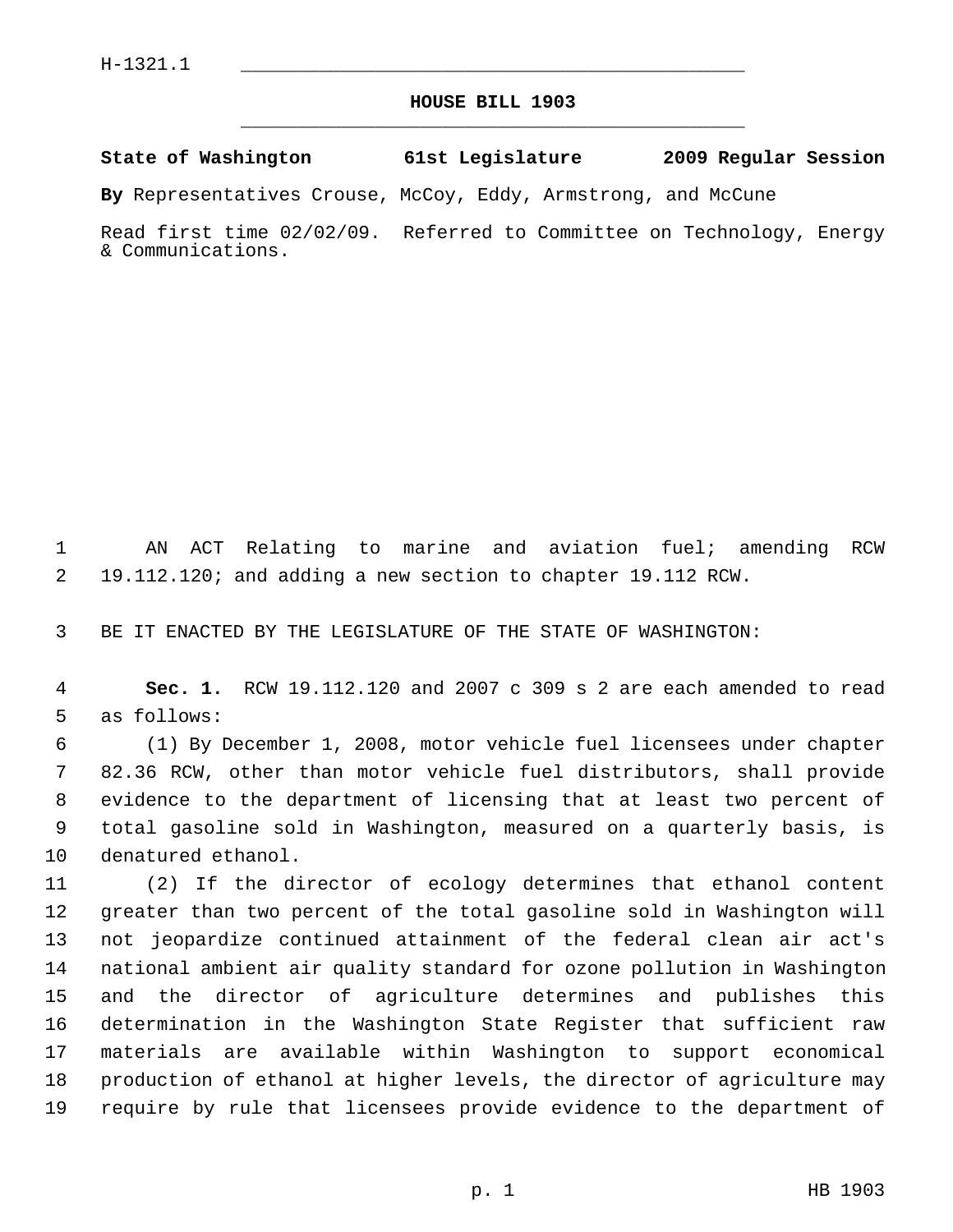1 licensing that denatured ethanol comprises between two percent and at 2 least ten percent of total gasoline sold in Washington, measured on a 3 quarterly basis.

 4 (3) The requirements of subsections (1) and (2) of this section 5 shall take effect no sooner than one hundred eighty days after the 6 determination has been published in the Washington State Register.

 7 (4) The director and the director of licensing shall each adopt 8 rules, in coordination with each other, for enforcing and carrying out 9 the purposes of this section.

10 (5) Nothing in this section is intended to prohibit the production, 11 sale, or use of motor fuel for use in federally designated flexibly 12 fueled vehicles capable of using E85 motor fuel. Nothing in this 13 section is intended to limit the use of high octane gasoline not 14 blended with ethanol for use in aircraft.

 (6)(a) Notwithstanding the provisions of this section or this chapter, conventional unleaded gasoline must be made available for purchase at all distribution terminals located in Washington state. Conventional unleaded gasoline must be available in quantities sufficient, as determined by the director of the department of licensing, for end-use in marine and aviation applications in Washington state. Unless a sufficient supply of conventional unleaded gasoline is available for other applications, conventional unleaded gasoline must be limited to end-use in marine and aviation applications.

 (b) For the purposes of this subsection, "conventional unleaded gasoline" means gasoline with an octane rating, however attained, of not less than eighty-seven that has not been blended or otherwise combined with ethanol or denatured alcohol.

29 NEW SECTION. **Sec. 2.** A new section is added to chapter 19.112 RCW 30 to read as follows:

31 For the purposes of this chapter, retailers and distributors of 32 marine and aviation fuel shall be held harmless and have an absolute 33 defense in any action brought by an end-user if the fuel delivered to 34 the end-user contains ethanol or denatured alcohol as required by this 35 chapter and the retailer or distributor did not have direct access to